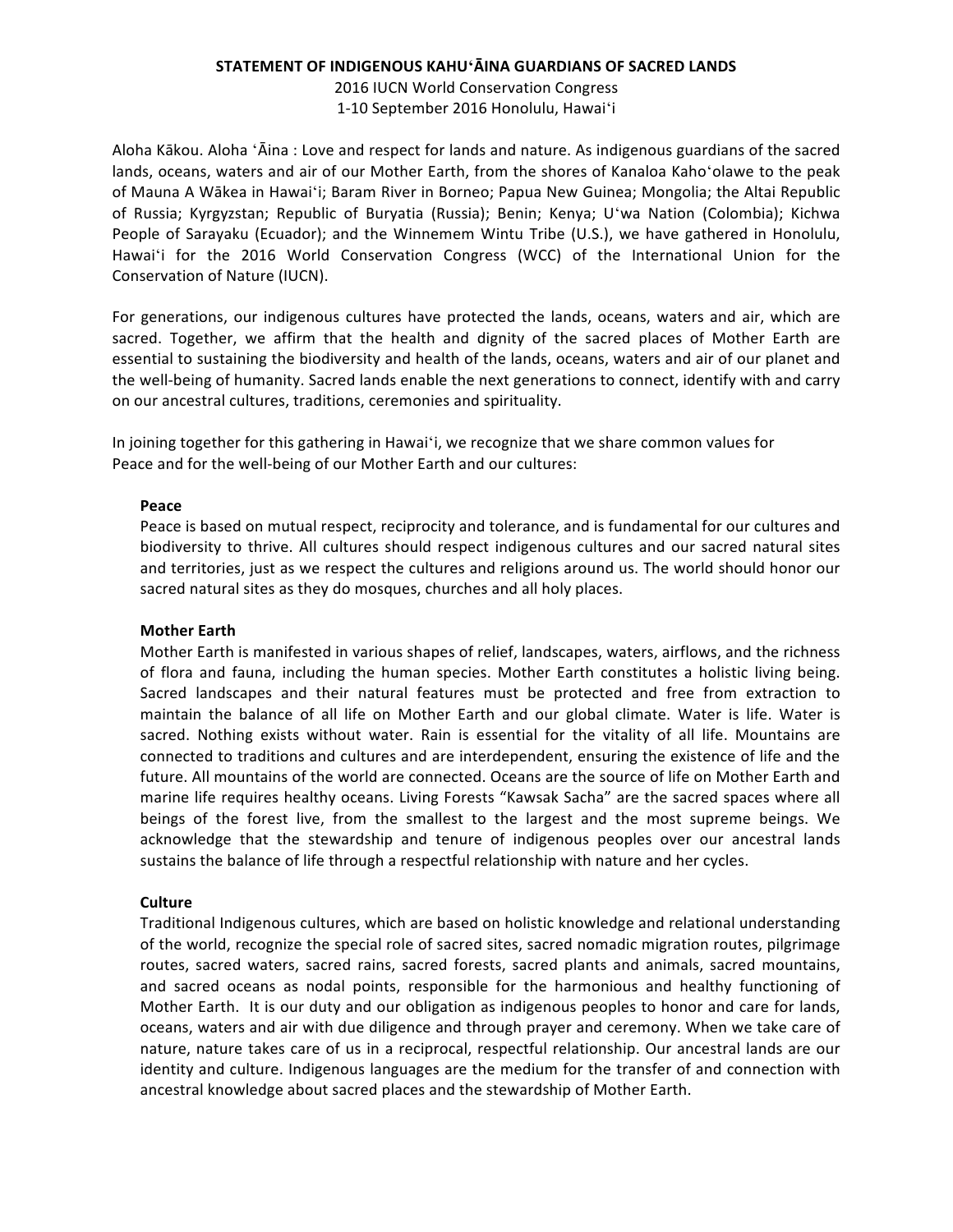Industrial activities in all their manifestations — mining, oil and gas extraction, dams, logging, corporate agricultural expansion, industrial-scale wind and solar power, and other extractive practices  $-$  have caused immense pain and suffering through the irreversible loss of biocultural diversity, human and other forms of life, ancestral lands, culture and tradition, knowledge, unique habitats and ecosystems, livelihoods, and heritage. The compounded impacts of these activities result in multi-generational psychological and emotional trauma for indigenous communities and profoundly impact nature.

Going beyond the IUCN definition of sacred natural sites as "areas of land or water having special spiritual significance to peoples and communities," we would add that we have a cultural obligation to perform ceremonies and to maintain a spiritual relationship with sacred sites that have the capacity to change the physical nature of Mother Earth and to heal and enhance biodiversity.

We, the indigenous peoples of nations around the world, have a responsibility to maintain our ancestral ways of protecting our sacred sites, landscapes, seascapes and their interconnectedness and linkages and to protect them from all forms of extractive industries, major infrastructure developments and destruction. Drawing upon what we have learned of the practice of aloha ʻāina for the last 40 years to protect and heal the sacred island of Kanaloa Kaho'olawe in Hawaiʻi, we call attention to the need for supportive policies and actions to protect special places that are threatened, to fulfill our responsibility to future generations. Such threats in our own homelands include:

- sacred migratory routes and pilgrimage trails that cross borders (i.e. local and international borders);
- mining at the headwaters of major rivers in Papua New Guinea and deep sea mining off our coasts;
- deforestation through logging and corporate agricultural expansion in Borneo's Baram River Basin;
- inaccessibility to the sacred grounds of Forole Mountain across the border between Kenya and Ethiopia;
- U.S. government plans to raise the height of Shasta Dam in California, and failure to include the Winnemem Wintu Tribe in developing a plan to restore salmon runs;
- plans to construct a Thirty Meter Telescope on Mauna A Wakea and military training on Hawaiian lands;
- sacred natural sites in Benin that are threatened by land-grabbing by various interests;
- Mt. Zizuma (El Cocuy National Park in Colombia) is a sacred site within U'wa territory and the U'wa Nation's norms, such as not walking on the snow out of respect and recognition of its cultural value should be recognized and respected; and
- the concession on the part of the Ecuadorian government of oil and mining blocks within indigenous territories of the South-Central Amazon.

We ask all gathered at the 2016 IUCN World Conservation Congress to recognize the need to protect indigenous peoples, sacred sites and ancestral territories in your homelands and support their **obligation and responsibility in safeguarding these lands from damage and desecration for generations to come.**

We, the guardians and our allies, support Motion 26, which links the universal value of World Heritage **Sites, protected areas, sacred natural sites and conserved territories. This motion affirms that these** places should be permanent "No Go Areas" for mining and other damaging extractive industries.